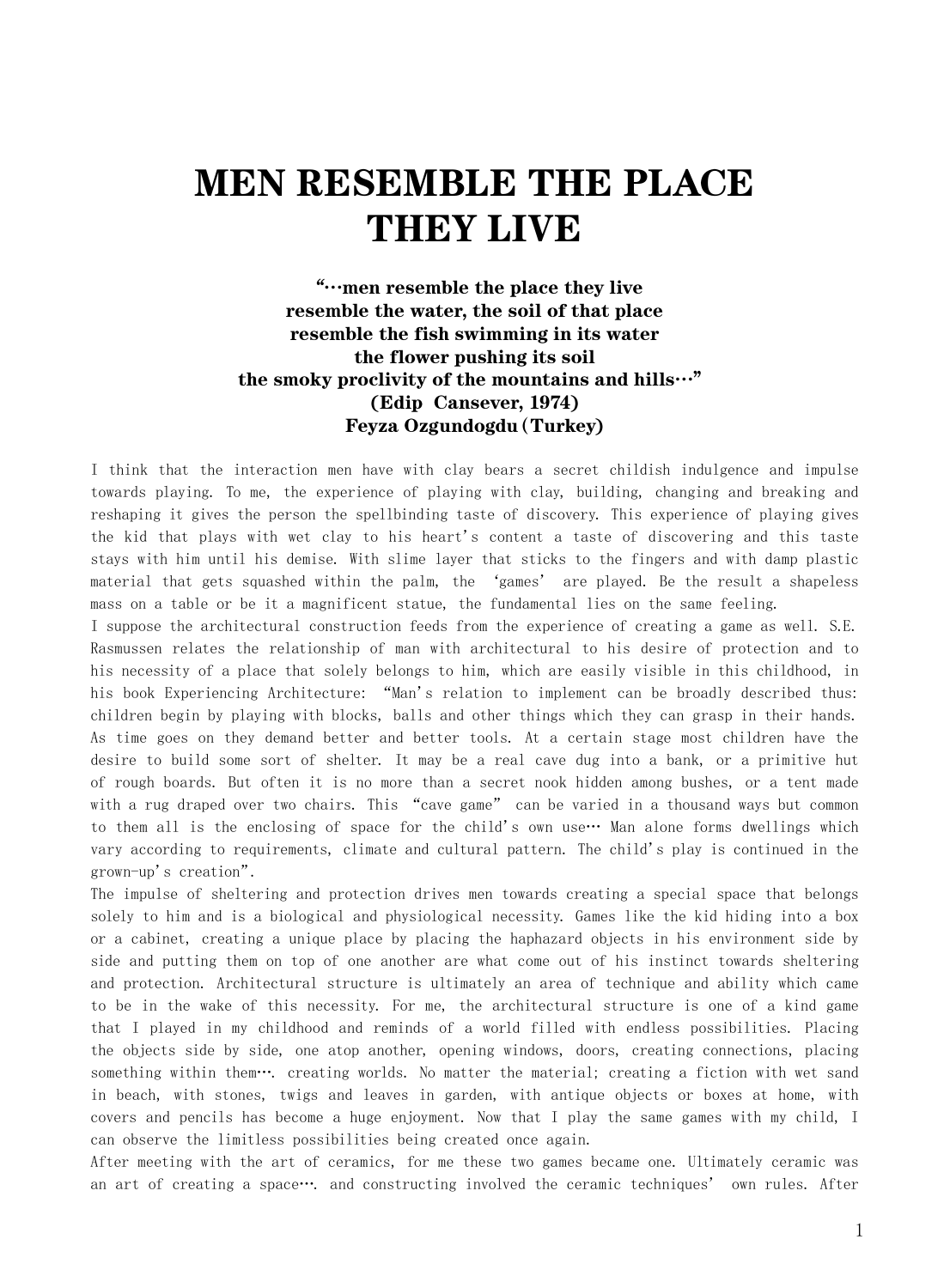comprehending this, I became aware that I was trying to put forth 'architectural fictions'. Within this concept, looking at my environment, architectural places and all kinds of construction outputs in terms of regulating the space, measuring the masses became a muse for me in designing ceramic pieces of work.

Lynch talks about creating the image as this: "Environmental images are the result of a bilateral process between the observer and his environment. The environment presents a set of differentiations and relations and the observer picks, regulates and construes what he sees – with great gentleness and in the light of his goals. While the image created as such limits and emphasizes what it sees, it gets tested against the strained conceptual information within the frame of a perpetually interactive process. Thus, the image of a certain fact is perceivable by different observers in different ways." Sometimes my dream world reconstructs the shadow reflecting from the window of my house to a wall, the style the buildings are situated in a street I have seen for the first time, the open volume of a building being demolished I have seen while driving, a wooden bridge in a village in North Anatolian, the blue skyscraper in Shanghai, the house pueblo in Mexico or adobe city walls of Hattusa of 16 millenniums before. The walls become shaped with clay and my inner space becomes filled with my realities" (Özgündogdu, 2010).

I live in a coast line situated to the north of Turkey. When I first came to this region approximately 15 years ago, I consciously started to use the structures I came across in the research journey I made to towns and villages where the most characteristic examples of the traditional architecture still exists as my point of origin. I chose this as my subject for my master's degree. As I picked this regional architectonic, one of those ethnographic values which are about to be loss to us, I wanted add to the context a new approach with artistic sensitivity. I had carried their wooden architectural characteristics of most unique properties to my ceramic works of art and had reported this interpretation. Though later on I only studied on technological topics in my doctoral research and applications, I noticed that in these artistic works that I created, the souls of these structures found their most profound places in my ceramics. When I evaluate my works in my individual exhibition in 2014 generally in terms of design, I see that this architectural perspective and interpretation style starting from 15 years ago changed and thrived until today.

Eastern Black Sea Architecture is the work of the socio-cultural society different from the various residential areas of Turkey, the work of the tectonics insofar as the different nature conditions permit and the work of sense of lodgment. Thus the Eastern Black Sea is probably the most characteristic region of the Anatolian Architecture in terms of unique findings, solutions and gained success in the wooden-based tectonics. It is a region of numerous interlinked valleys, steep slopes, high and arduous peaks with their shadows blackening the sky, forests covering each and every corner, waters bellowing at the feet of valleys, smothering and humid weather, rich plant cover, every color and styles of color green. Thus the main building material of the region is timber.

Kuban says: "We, who are aware of the magnificent possibilities of the contemporary technology, are shocked at with how little material all the big structures and with how primitive methods they were built until the 19th century. Another thing as shocking as that is the morphologies achieved with these possibilities." The diversity of morphologies achieved with the timbers used in the traditional architecture in the Black Sea region is remarkable and literally gives them the stamp 'a work of art'.

If I were to make a self-assessment of how the geological structure of this region, that said how its traditional architecture finds itself in my ceramic pieces of work, I can say that certain characteristics are main molders. Wooden-framed wall textures, mounting-dismantling aspects of the structures, serender (hórreo) which is a specific type of storehouse, high and arduous peaks,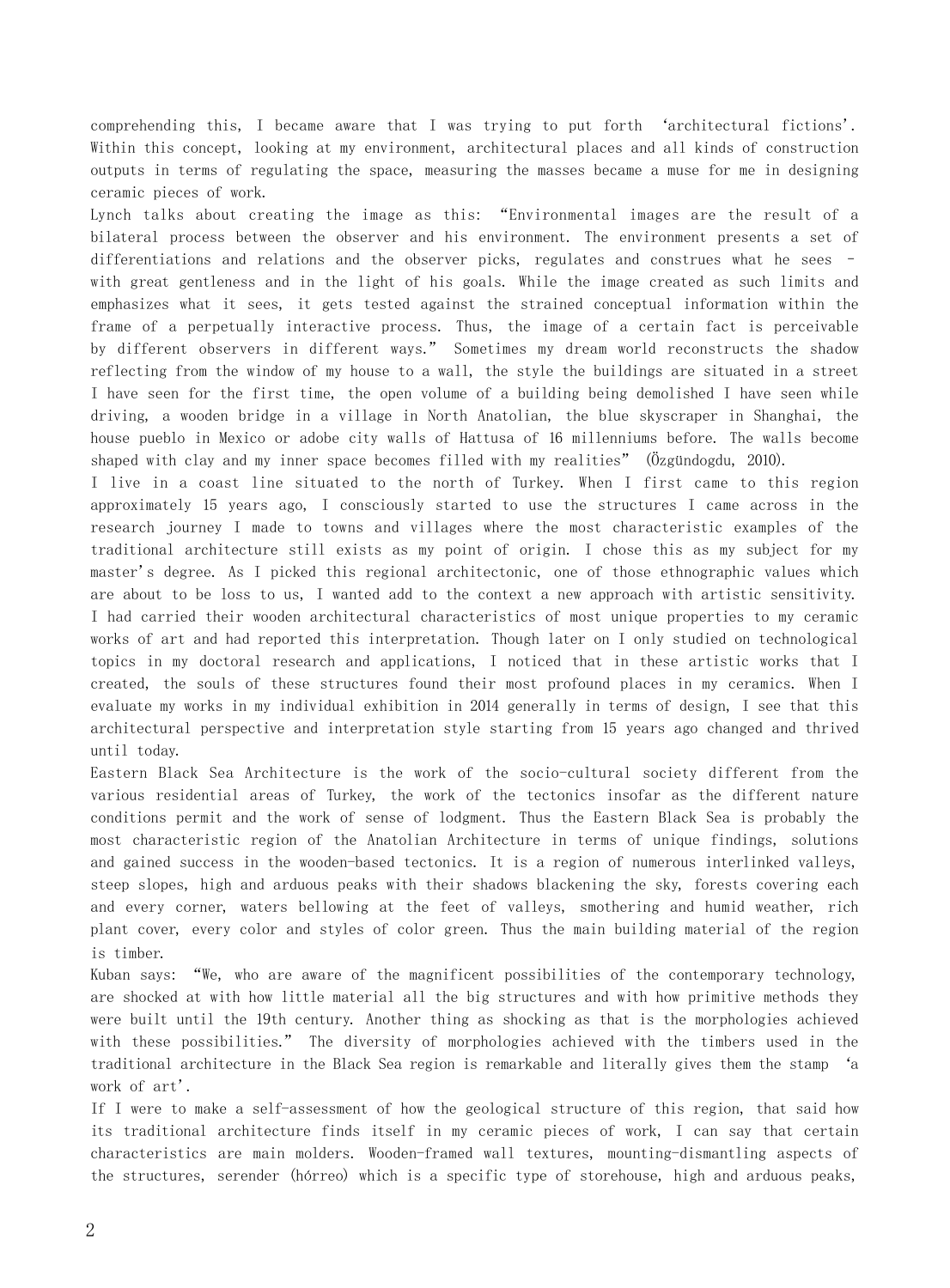bridges and see.

My studies are mostly simple prisms. For me, this is the simplest shape of an architectural form. Thus the surfaces of prism structures are the areas that give me the opportunity of analyzing the structure of wall systems. Wooden framed walls of the traditional Black Sea architecture are signified as the relief atop the surfaces of my ceramic works. Building walls are constructed with stiles and girders, and the spaces are filled either with stones or with wood. I prefer composing the wooden packed walls as collages in the surfaces of my works. I take pieces from certain areas of the wooden walls and sometimes create windows in the middle of the rhythmic stiles and sometimes place small boxes in their areas filled with stones. "Niche filling" (stone filling) is the most sophisticated construction technique in the Eastern Black Sea. Apart from it being the structural wall of stone and wood, it also brings to the table a new texture and color aesthetic, a certain sense of modulation and insertion technique, these are very hard to find somewhere else" (Sözen, Eruzun). Together with the partly blackened color effect of wood, these buildings may just be continuing the liveliness of the tree as a part of the nature. Thus in my most studies I try to make the red-brown color characteristic of wood appear as a natural stain.

In the traditional Black Sea architecture, systems that were created with placing the timbers of various thicknesses or rougher los horizontally atop one another are used especially in high uplands where the summer time is spent. In this system, there is no secondary carrier element, wood is both the carrier and the protector against exterior factors just as in the stone or brick loadbearing wall construction. While constructing masonry buildings, nails are mainly not needed thanks to these practical solutions. With this simple plan, the structures gain the ability of being dismantled from somewhere and be remounted at somewhere else. We use the verb install instead of build and the verb dismantle instead of demolish. I am of the idea that this process has a similar side to the game fiction I mentioned above. Thereby in most of my works, the pieces are mobile. Cubes and prismatic structures are installed, dismantled and are reinstallable. Thus a changing composition can be mentioned in these. I prefer regulating the units over and over again based on the need for accommodation or for aesthetics from a different angle.

Serender (Hórreo) has a different importance in terms of construction and aesthetic and with its unique look, is one of the indicators of Eastern Black Sea Architecture. Closed economy of the region forces the usage of serender possessing a cool and natural air conditioning so that the products produced once a year would be preserved until their consumption. Thus in the coastal regions where the raindrop rates are high, there are more serender. Serender has a simple plan, enclosing storage part built atop the feet where the product is preserved and the arbor part stationed at one point around the structure or surrounding it completely. Within its residential composition, serender resembles a small house with its roof, arbor and its plan. But with its solid geometry rising on top of the posts, the examples with which the master builder shows off his talent are perceived as a 'unique form' within the general texture. This unique model takes place as a special motif along with architectural harmony in my work; a cubic structure standing atop simple feet. Because I rather have its interior be shown, placing a small window and looking into it would be my choice. Here you enter a small chamber. Sometimes a family welcomes you, sometimes the light oozing out of the window if no one is home.

This geographical area is where the mountains and hills with peaks and steep slopes take place. Therefore houses are built on top of these steep slopes. When you look above to take a look at the houses, you cannot help but ask yourself: How did they go up there and build houses? The people of this region adapted themselves to the harsh geographical conditions and shaped their each and every production and life style accordingly. They are powerful and determined. In my prismatic structures where I tried to capture this feeling, I tried to make use of the sense of height. Because the porcelain structure becomes deformed in the firing, these prisms are ever so little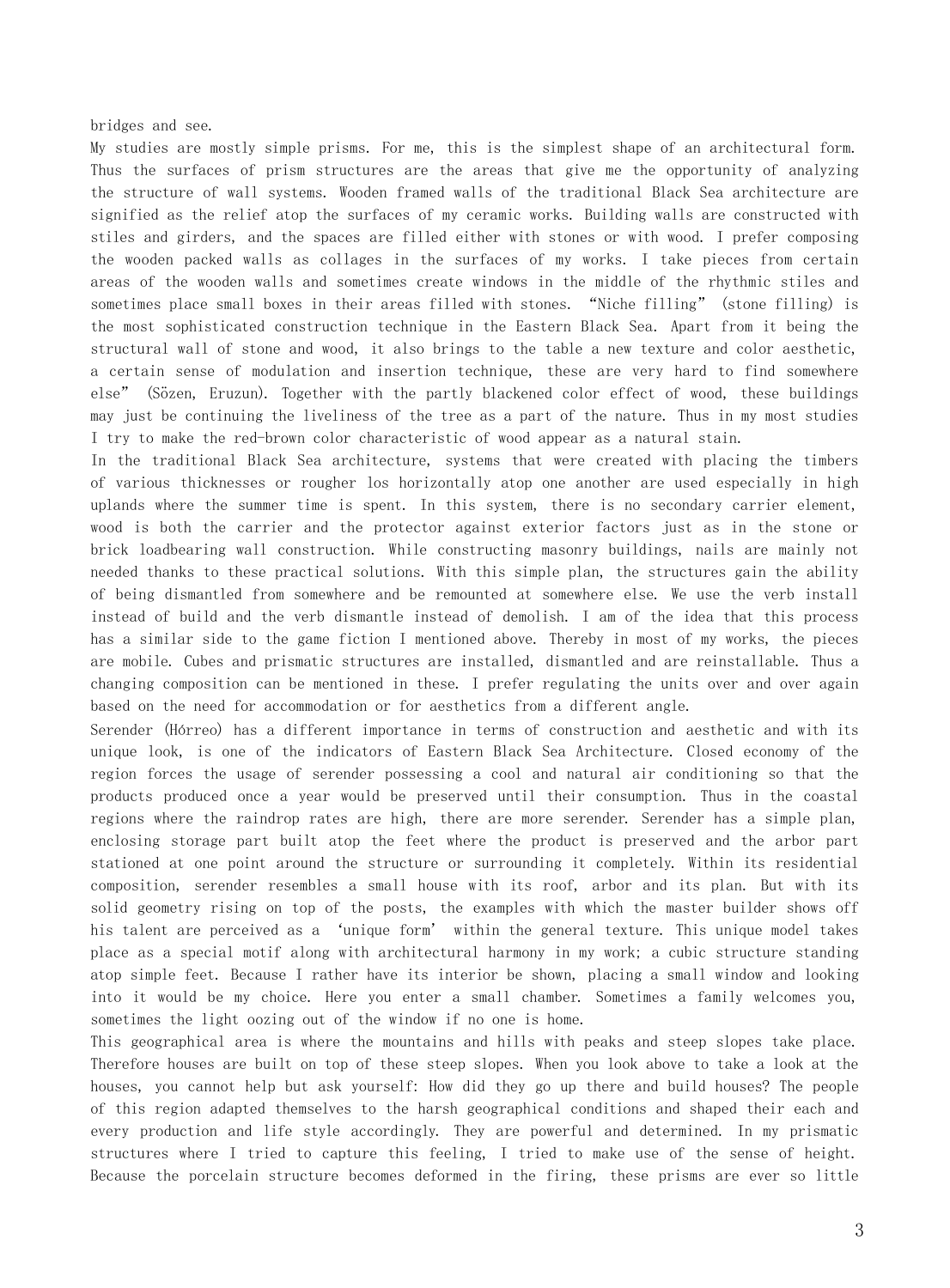inclined towards a direction. This supports the sense of steep slopes reachable by climbing that I wanted to capture. Also, I prefer using the static view of the architectural texture collages or stone filling walls in the surfaces.

There is an adjective we use for the people of Black Sea: "Hirçin" (Meaning ill-tempered). With the Prussian blue color of Black Sea, with its ups and downs, it is unpredictable. Be it summer or winter, it is as if it is singing a ballad of freedom with its wavy sea noise. Especially when the ill-tempered waves hit the shares in winters, the rocks act as though they give in against its power. In summer, this sea is actually calm despite the ever so blowing wind and you fade away to the sky in this tempered sea surface. Suddenly it starts to temper and shocks everyone. The ballads of this region always mention this sea, but mostly through complaint. Black Sea participates in my works with its color and waves. In my porcelain works cobalt is the color of the sea. So that its voice would be heard somewhere between the architectural texture collages, I prefer using the waves. Some of my works are portrayed with temper. Light beams of the sun are signified as white lines in curl. In some other ones, the waves get tempered in the surface of the Prussian blue sea.

In my own work, with my own way of interpreting, I try to represent the data that I had found by following the trail of the ancient ruins of a time where the nature was the one to be harmonized